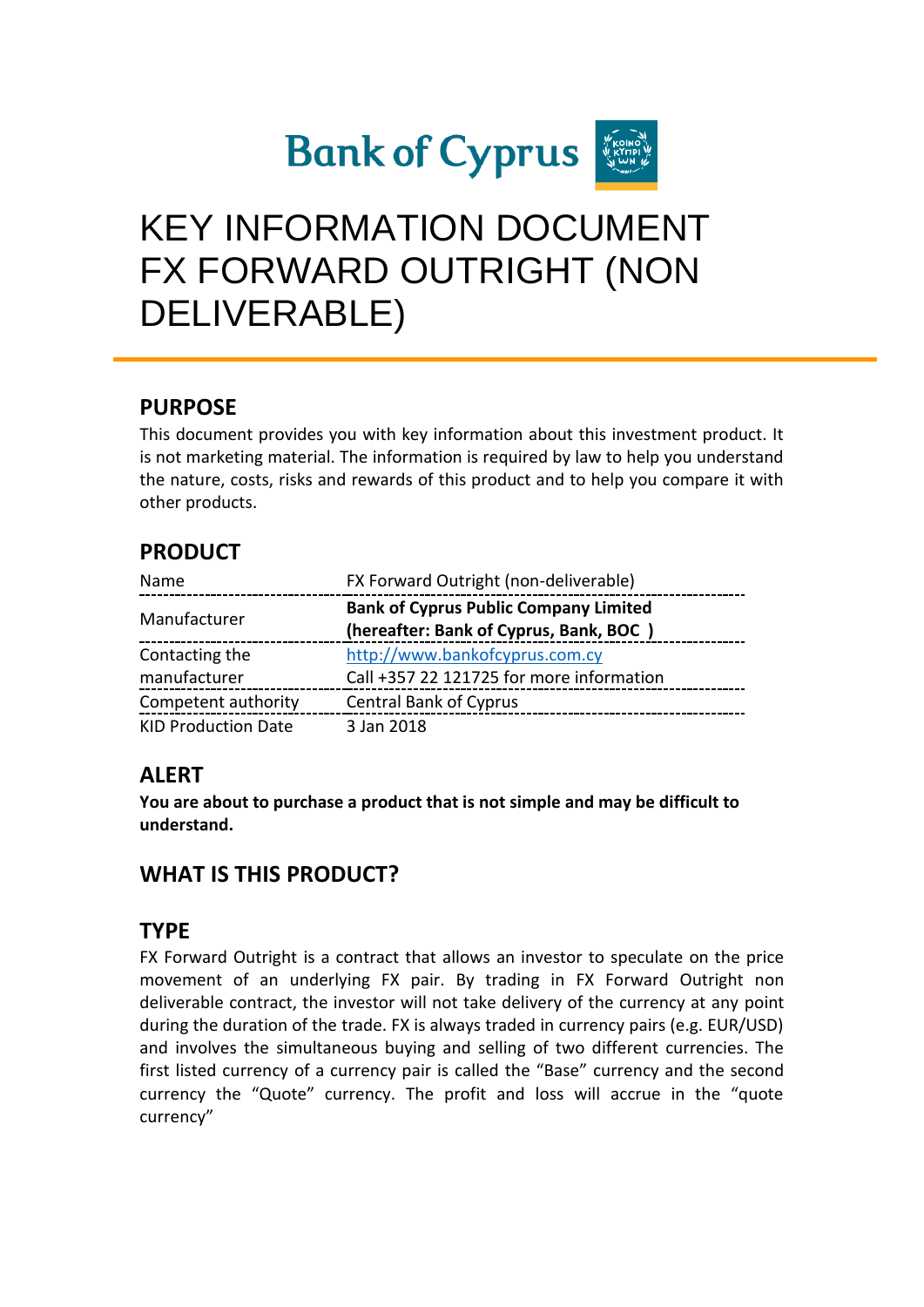

#### **OBJECTIVES**

The objective of trading FX Forward Outright (non-deliverable) contracts is to speculate on the price movement of a currency pair, using leverage, without taking delivery of the currency at any time. Your return depends on the size of the performance (or movement) of the underlying currency pair and the size of your position. For example, if you believe that EUR will increase in value in relation to the USD, you will buy EUR on FX Spot EUR/USD contract (also known as "going long") with the intention of selling it later at a higher price. The difference between the price at which you buy and sell equates your profit minus any other costs (see details below). On the other hand if you believe that the EUR will weaken in value in relation to the USD, then you will sell EUR on FX Spot EURUSD contract (also known as "going short") with the intention of buying it later at a lower price. The difference between the price at which you sell and buy equates your profit minus any other costs (see details below). However, in both circumstances, if the market moves in the opposite direction to the one you have predicted, you will suffer losses. This product is entered into for the purpose of speculation or hedging and is commonly traded on margin (leveraged trades). Margin refers to the use of a small amount of capital to support an investment of a larger exposure. Trading with leverage can magnify both the profits and losses you make in relation to the investment.

#### **INTENDED RETAIL INVESTOR**

Trading in this product will not be appropriate for everyone. This product would commonly be used by persons who want to generally gain short term exposures to financial instruments/markets and is intended for clients who:

- have knowledge of or experience in complex financial instruments
- are trading with money which they can afford to lose the entire amount invested
- have a high risk tolerance consistent with the risk indicator in this document
- understand the impact of and risks associated with margin trading.

#### **TERM**

An FX Forward Outright is an execution-only product and generally therefore has no recommended holding period. An FX Forward Outright has tradable tenors from 1 day to 12 months. FX Forward Outright contracts provided in the BOC eTrader platform do not settle. Instead, when the value date of an open FX Forward Outright position equals the current spot value date, it will be treated as a normal Rolling FX Spot position. From that point on, positions held at the end of a trading day are rolled forward to the next available business day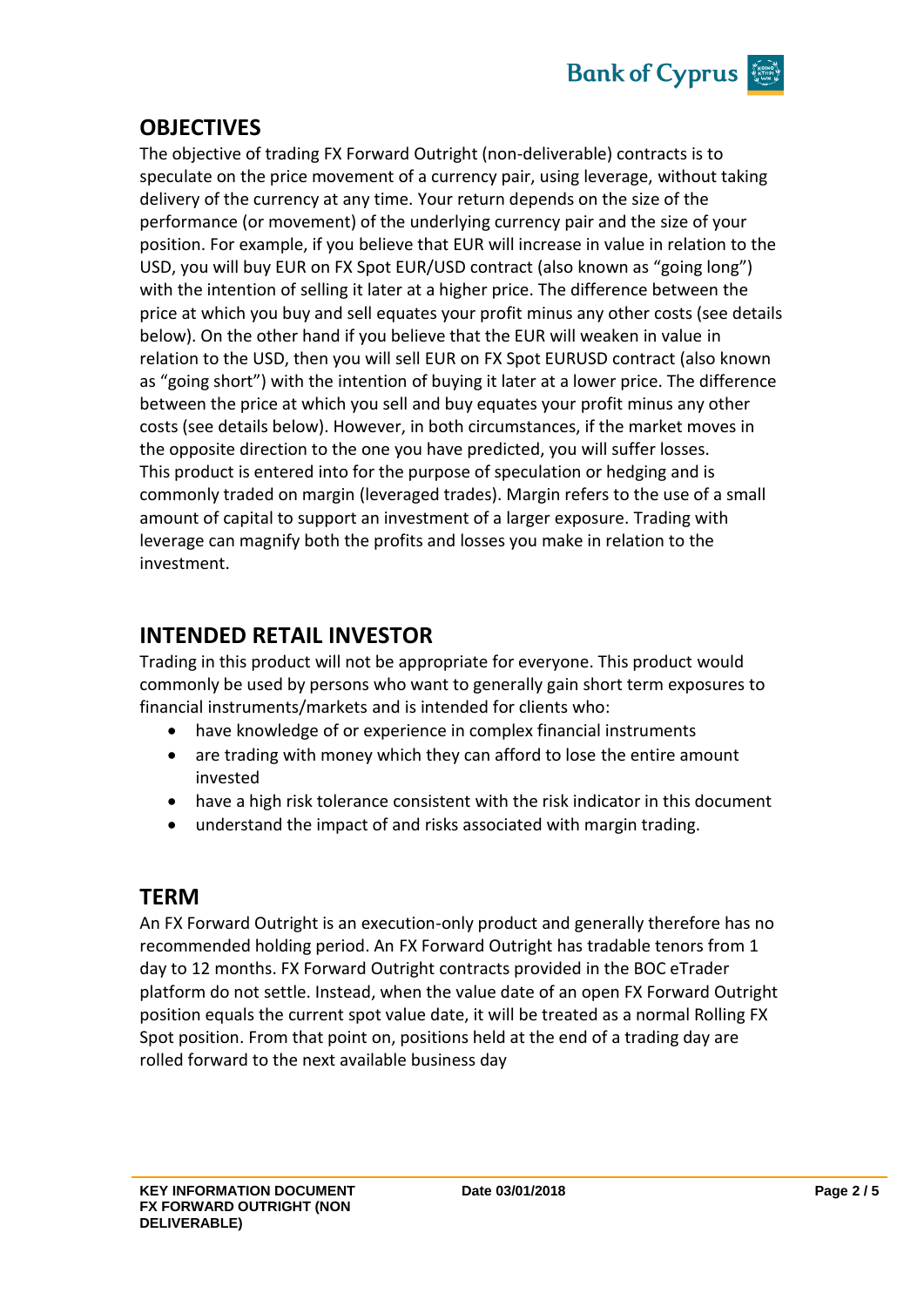

#### **WHAT ARE THE RISKS AND WHAT COULD I GET IN RETURN?**

#### **RISK INDICATOR**



The summary risk indicator is a guide to the level of risk of this product compared to other products. It shows how likely it is that the product will lose money because of movements in the markets or because we are not able to pay you. We have classified this product as 7 out of 7, which is the highest risk class. This rates the potential losses from future performance at a very high level. Be aware of currency risk. You may receive payments in a different currency, so the final return you will get depends on the exchange rate between the two currencies.

This risk is not considered in the indicator shown above. In some circumstances you may be required to make further payments to pay for losses. Trading risks are magnified by leverage – the total loss you may incur may significantly exceed the amount invested. Values may fluctuate significantly in times of high volatility or market/economic uncertainty; such swings are even more significant if your positions are leveraged and may also adversely affect your position. As a result, margin calls may be made quickly or frequently. In the event of default, BOC shall seek to immediately terminate, cancel and close-out all or part of any outstanding positions and any shortfall will be borne by you. Trade only after you have acknowledged and accepted the risks. You should carefully consider whether trading in leveraged products is appropriate for you.

There are several types of risks associated with the FX Forward Outright contracts (e.g. Market Risk, Price Risk, Foreign Exchange Risk, Operational Risk, Regulatory and Legal Risk etc.) that are analysed in the Pre-Contractual Information Package that is provided to you by the Bank [\(click here\).](https://www.bankofcyprus.com.cy/globalassets/wealth/mifid-ii/mifid-pre-contractual-information-package_en_final-doc_062019_web.pdf)

#### **PERFORMANCE SCENARIOS**

The scenarios shown below illustrate how your investment could perform. You can compare them with the scenarios of other products. The scenarios presented are an estimate of future performance and are not an exact indicator. What you get will vary depending on how the market performs and how long you keep the investment/product.

**LOWER RISK HIGHER RISK**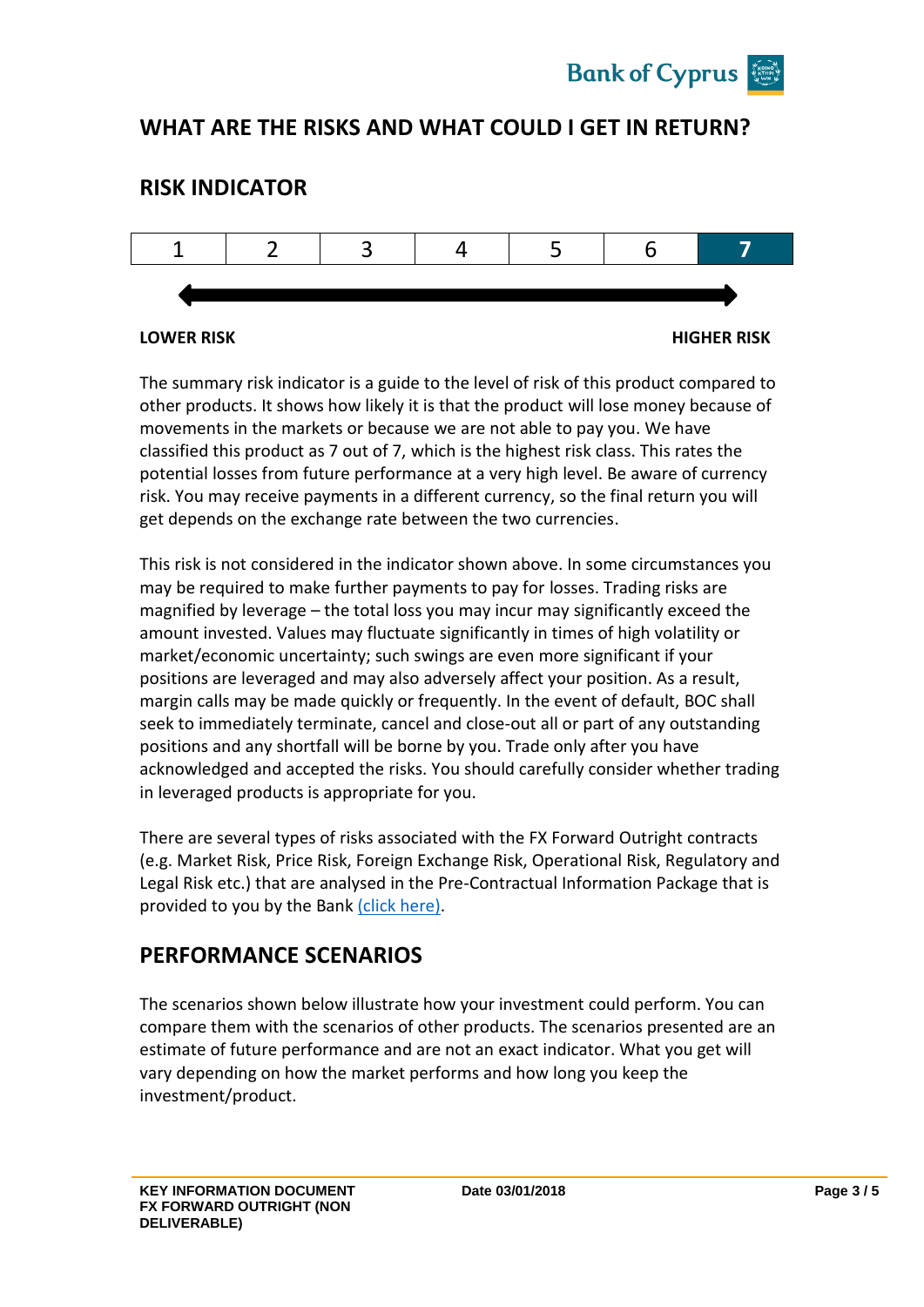

The table below shows the money you could get back under different scenarios, assuming that you buy EUR100,000 on EURUSD FX Forward Outright with duration one month at 1.17500 and your position is closed at the settlement date.

Leverage used is 20:1, i.e. 5% initial margin requirement = 5000 EUR (EUR 100, 000  $\times$ 5%).

Profit and loss accrues at \$10 for every 0.0001 movement in the underlying price. The position is closed on the same day.

| Long Performance<br><b>Scenario</b> | <b>Closing</b><br><b>Price</b> | <b>Price</b><br>Change | <b>Profit/Loss in USD</b>                                   |
|-------------------------------------|--------------------------------|------------------------|-------------------------------------------------------------|
| Favorable                           | 1,1985                         | 2%                     | $(1.1985 - 1.1750)$ x 100,000 = \$2,350 PROFIT              |
| Moderate                            | 1,1633                         | $-1\%$                 | $(1.1633 - 1.1750) \times 100,000 = -51,175$ LOSS           |
| Unfavorable                         | 1,1515                         | $-2%$                  | $(1.1515 - 1.1750) \times 100,000 = -\frac{2}{3}2,350$ LOSS |
| <b>Stress</b>                       | 1,1163                         | -5%                    | $(1.1163 - 1.1750) \times 100,000 = -55,875$ LOSS           |

# **WHAT HAPPENS IF BOC IS UNABLE TO PAY OUT?**

Bank of Cyprus PCL is a fully accredited European Bank. It is regulated by the Central Bank of Cyprus. It is a fully owned subsidiary of Bank of Cyprus Holdings Public Limited Company, a company admitted to listing and trading on the London Stock Exchange (LSE) and the Cyprus Stock Exchange (CSE).

Where you have been categorised as a retail client, you may, under certain preconditions, be entitled to compensation from the Deposit Guarantee and Resolution of Credit and Other Institutions Scheme.

# **WHAT ARE THE COSTS?**

Before you begin to trade FX Forward Outright you should familiarise yourself with all commissions, fees, and other charges for which you will be liable. These charges will reduce any net profit or increase your losses. For more information please refer to the Cost & Charges document that is provided to you prior to the opening of the trading account.

| Breakdown of possible costs associated with FX Forward Outright             |                                                                                                                                                                                                                                            |                                                                                                              |  |  |
|-----------------------------------------------------------------------------|--------------------------------------------------------------------------------------------------------------------------------------------------------------------------------------------------------------------------------------------|--------------------------------------------------------------------------------------------------------------|--|--|
| Spread<br>One-off costs<br>Commission<br>Profit/Loss Currency<br>Conversion | The difference between the bid (sell) price and the offer<br>(buy) price. Spread is dependent on many different factors,<br>including but not limited to, the underlying liquidity and<br>volatility, time of day and notional trade size. |                                                                                                              |  |  |
|                                                                             | The fee charged for the service of carrying out the<br>transaction, subject to a minimum fee on small notional<br>trade sizes.                                                                                                             |                                                                                                              |  |  |
|                                                                             |                                                                                                                                                                                                                                            | The fee charged for converting realised profit/loss from the<br>instrument currency to the account currency. |  |  |